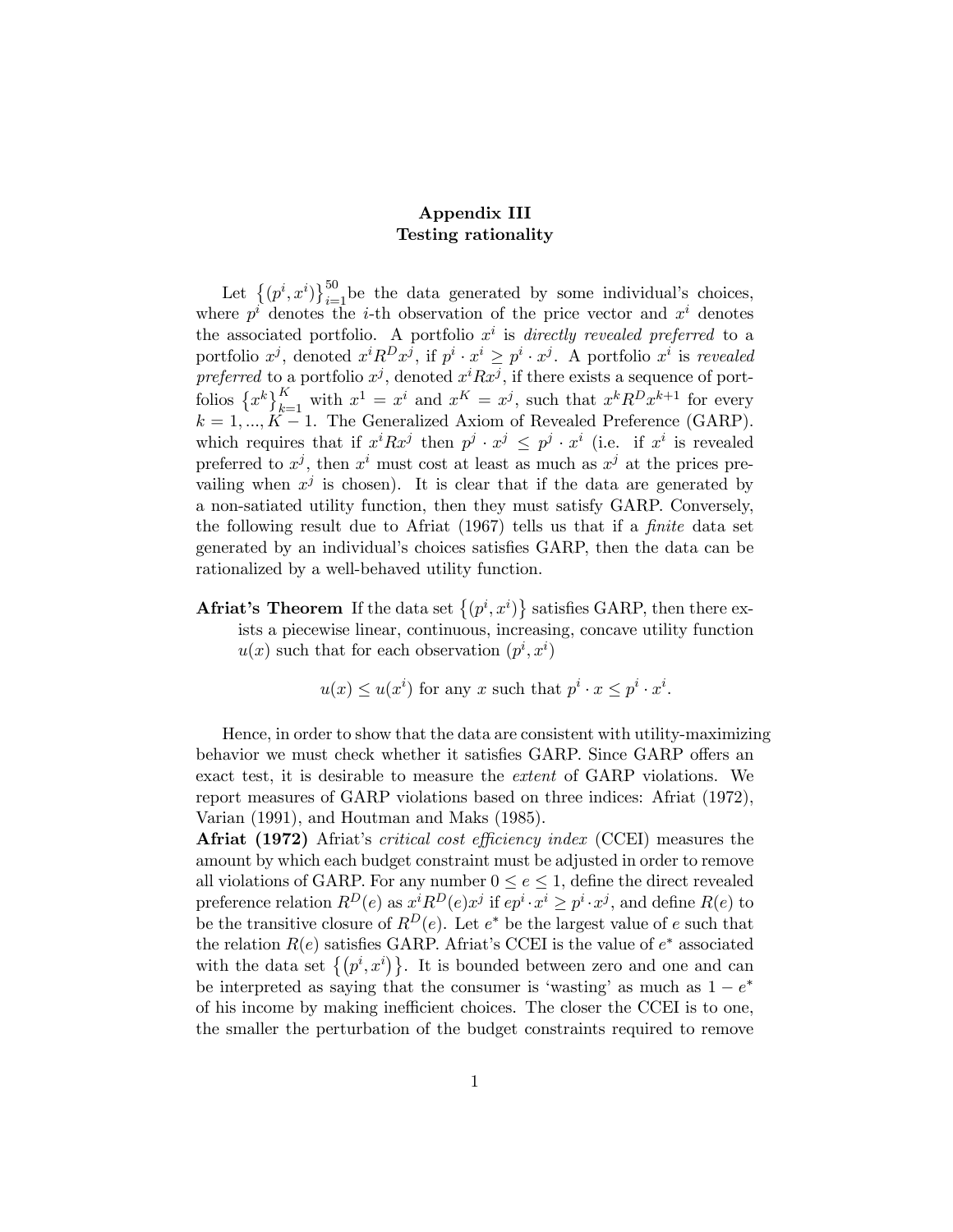all violations and thus the closer the data are to satisfying GARP. Although the CCEI provides a summary statistic of the overall consistency of the data with GARP, it does not give any information about which of the observations  $(p^i, x^i)$  are causing the most severe violations. A single large violation may lead to a small value of the index while a large number of small violations may result in a much larger efficiency index.

Varian (1991) Varian refined Afriat's CCEI to provide a measure that reflects the minimum adjustment required to eliminate the violations of GARP associated with each observation  $(p^i, x^i)$ . In particular, fix an observation  $(p^i, x^i)$  and let  $e^i$  be the largest value of e such that  $R(e)$  has no violations of GARP within the set of portfolios  $x^j$  such that  $x^i R(e) x^j$ . The value  $e^i$ measures the efficiency of the choices when compared to the portfolio  $x^i$ . Knowing the efficiencies  $\{e^i\}$  for the entire set of observations  $\{(p^i, x^i)\}\$ allows us to say where the inefficiency is greatest or least. These numbers may still overstate the extent of inefficiency, however, because there may be several places in a cycle of observations where an adjustment of the budget constraint would remove a violation of GARP and the above procedure may not choose the 'least costly' adjustment. Varian (1991) provides an algorithm that will select the least costly method of removing all violations by changing each budget set by a different amount. When a single number is desired, as here, one can use  $e^* = \min\{e^i\}$ . Thus, Varian's (1991) index is a lower bound on the Afriat's CCEI.

Houtman and Maks (1985) (HM) HM find the largest subset of choices that is consistent with GARP. This method has a couple of drawbacks. First, some observations may be discarded even if the associated GARP violations could be removed by small perturbations of the budget constraint. Further, since the algorithm is computationally very intensive, we were unable to compute the HM index for a small number of subjects (ID 211, 324, 325, 406, 504 and 608) with a large number of GARP violations. In those few cases we report upper bounds on the consistent set.

Table AIII1 lists, by subject, the number of violations of the Weak Axiom of Revealed Preference (WARP) and GARP, and also reports the values of the three indices. Subjects are ranked according to (descending) CCEI scores. We allow for small mistakes resulting from the imprecision of a subject's handling of the mouse. The results presented in Table AIII1 allow for a narrow confidence interval of one token (i.e. for any i and  $j \neq i$ , if  $d(x^i, x^j) \leq 1$  then  $x^i$  and  $x^j$  are treated as the same portfolio).

## [Table AIII1 here]

Figure AIII1 compares the distributions of the Varian efficiency index gen-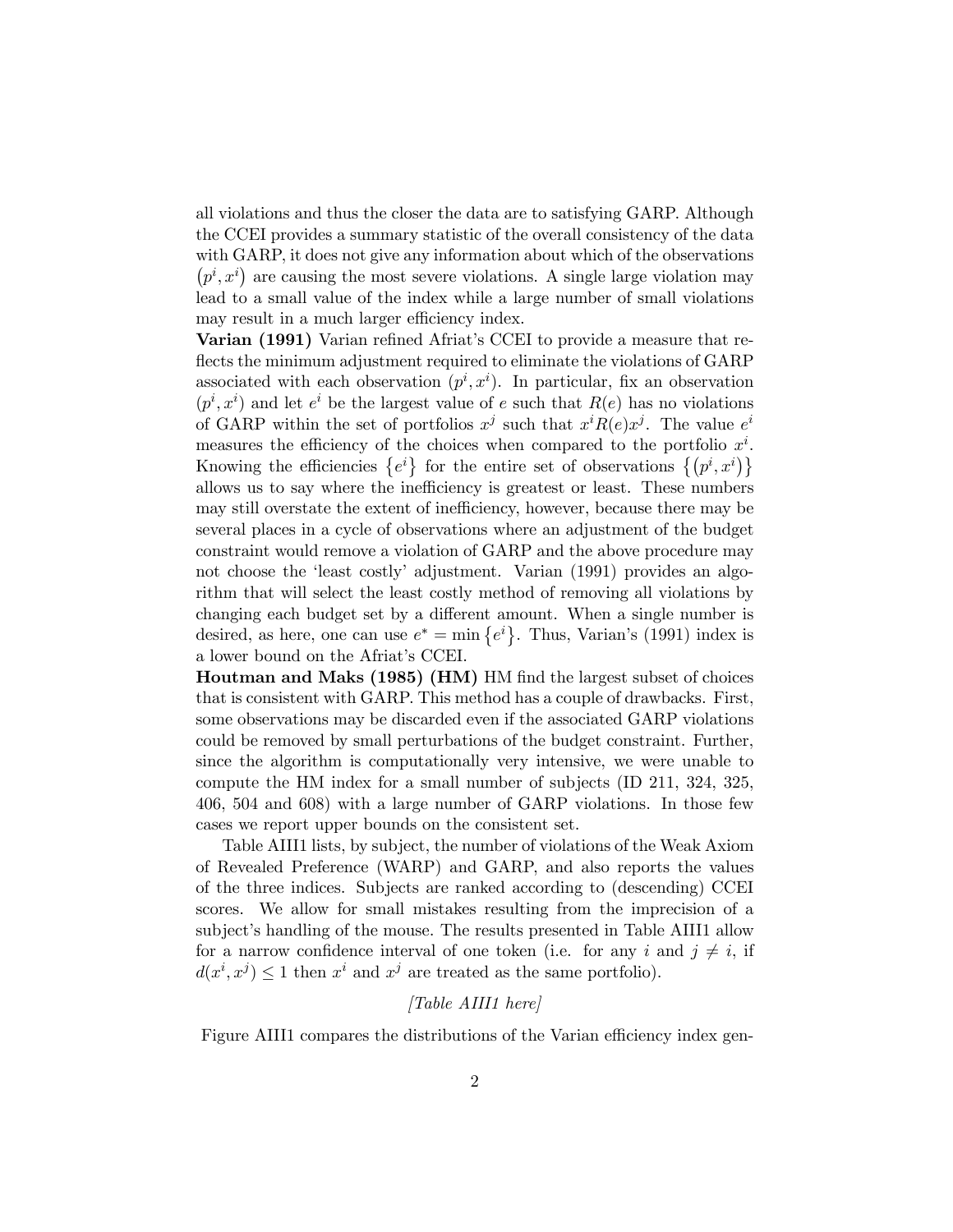erated by the sample of hypothetical subjects (gray) and the distributions of the scores for the actual subjects (black). The horizontal axis shows the value of the index and the vertical axis measures the percentage of subjects corresponding to each interval. The histograms show that actual subject behavior has high consistency measures compared to the behavior of the hypothetical random subjects. Figure AIII2 shows the distribution of the HM index. Note that we cannot generate a distribution of this index for random subjects because of the computational load.

> [Figure AIII1 here] [Figure AIII2 here]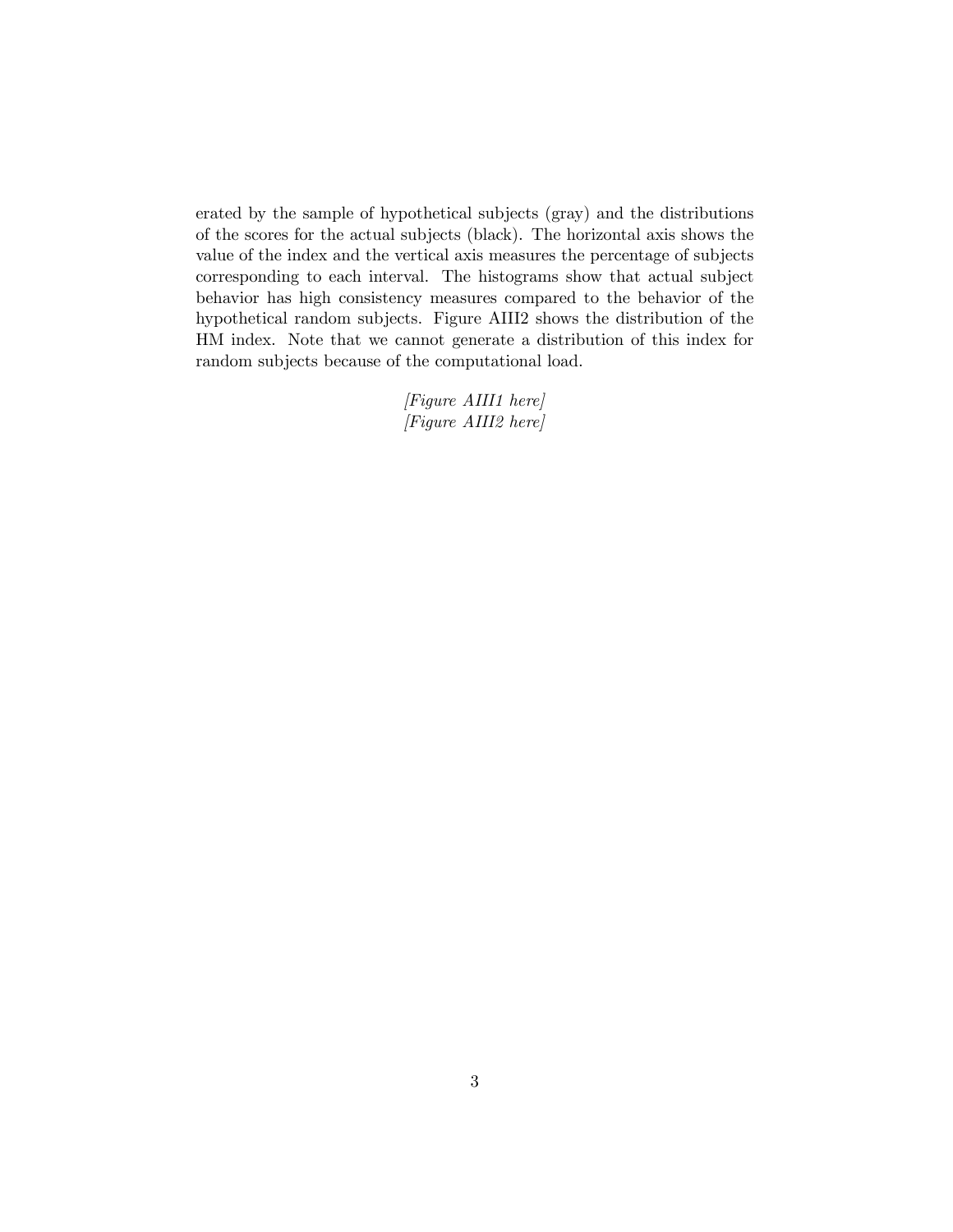| ID  | <b>WARP</b>      | <b>GARP</b>      | Afriat | Varian | HM |
|-----|------------------|------------------|--------|--------|----|
| 205 | 0                | 0                | 1.000  | 1.000  | 50 |
| 213 | $\overline{0}$   | $\overline{0}$   | 1.000  | 1.000  | 50 |
| 215 | $\overline{0}$   | $\overline{0}$   | 1.000  | 1.000  | 50 |
| 216 | $\boldsymbol{0}$ | $\boldsymbol{0}$ | 1.000  | 1.000  | 50 |
| 219 | $\overline{0}$   | $\overline{0}$   | 1.000  | 1.000  | 50 |
| 303 | $\boldsymbol{0}$ | $\overline{0}$   | 1.000  | 1.000  | 50 |
| 304 | $\boldsymbol{0}$ | $\boldsymbol{0}$ | 1.000  | 1.000  | 50 |
| 306 | $\boldsymbol{0}$ | $\boldsymbol{0}$ | 1.000  | 1.000  | 50 |
| 314 | $\overline{0}$   | $\overline{0}$   | 1.000  | 1.000  | 50 |
| 316 | $\boldsymbol{0}$ | $\boldsymbol{0}$ | 1.000  | 1.000  | 50 |
| 317 | $\boldsymbol{0}$ | $\boldsymbol{0}$ | 1.000  | 1.000  | 50 |
| 320 | $\overline{0}$   | $\overline{0}$   | 1.000  | 1.000  | 50 |
| 326 | $\overline{0}$   | $\overline{0}$   | 1.000  | 1.000  | 50 |
| 508 | $\overline{0}$   | $\overline{0}$   | 1.000  | 1.000  | 50 |
| 509 | $\boldsymbol{0}$ | $\overline{0}$   | 1.000  | 1.000  | 50 |
| 604 | $\overline{0}$   | $\overline{0}$   | 1.000  | 1.000  | 50 |
| 411 | $\overline{2}$   | $\overline{4}$   | 0.999  | 0.978  | 48 |
| 416 | $\mathbf{1}$     | 1                | 0.999  | 0.979  | 49 |
| 405 | $\overline{c}$   | $\overline{c}$   | 0.999  | 0.933  | 48 |
| 417 | $\mathbf{1}$     | 1                | 0.998  | 0.996  | 49 |
| 301 | 3                | 11               | 0.997  | 0.951  | 48 |
| 505 | $\mathbf{1}$     | 1                | 0.996  | 0.995  | 49 |
| 501 | $\overline{2}$   | $\overline{2}$   | 0.995  | 0.985  | 48 |
| 605 | 5                | 5                | 0.992  | 0.982  | 45 |
| 323 | 3                | $\overline{3}$   | 0.991  | 0.978  | 47 |
| 302 | $\overline{2}$   | 7                | 0.990  | 0.943  | 48 |
| 414 | $\mathbf 1$      | $\mathbf{1}$     | 0.990  | 0.951  | 49 |
| 413 | 5                | 7                | 0.989  | 0.979  | 47 |
| 210 | I                | I                | 0.988  | 0.967  | 49 |
| 408 | $\mathbf 1$      | $\mathbf{1}$     | 0.987  | 0.986  | 49 |
| 415 | 4                | 5                | 0.987  | 0.934  | 47 |
| 402 | 5                | 7                | 0.987  | 0.834  | 47 |
| 311 | 3                | 3                | 0.986  | 0.804  | 48 |
| 313 | $\overline{c}$   | $\overline{c}$   | 0.986  | 0.970  | 48 |
| 217 | 7                | 14               | 0.986  | 0.935  | 46 |
| 410 | 4                | $\overline{4}$   | 0.984  | 0.954  | 47 |
| 515 | 5                | 6                | 0.984  | 0.973  | 46 |

Table AIII1: WARP and GARP violations and the three indices by subject (sorted according to descending CCEI)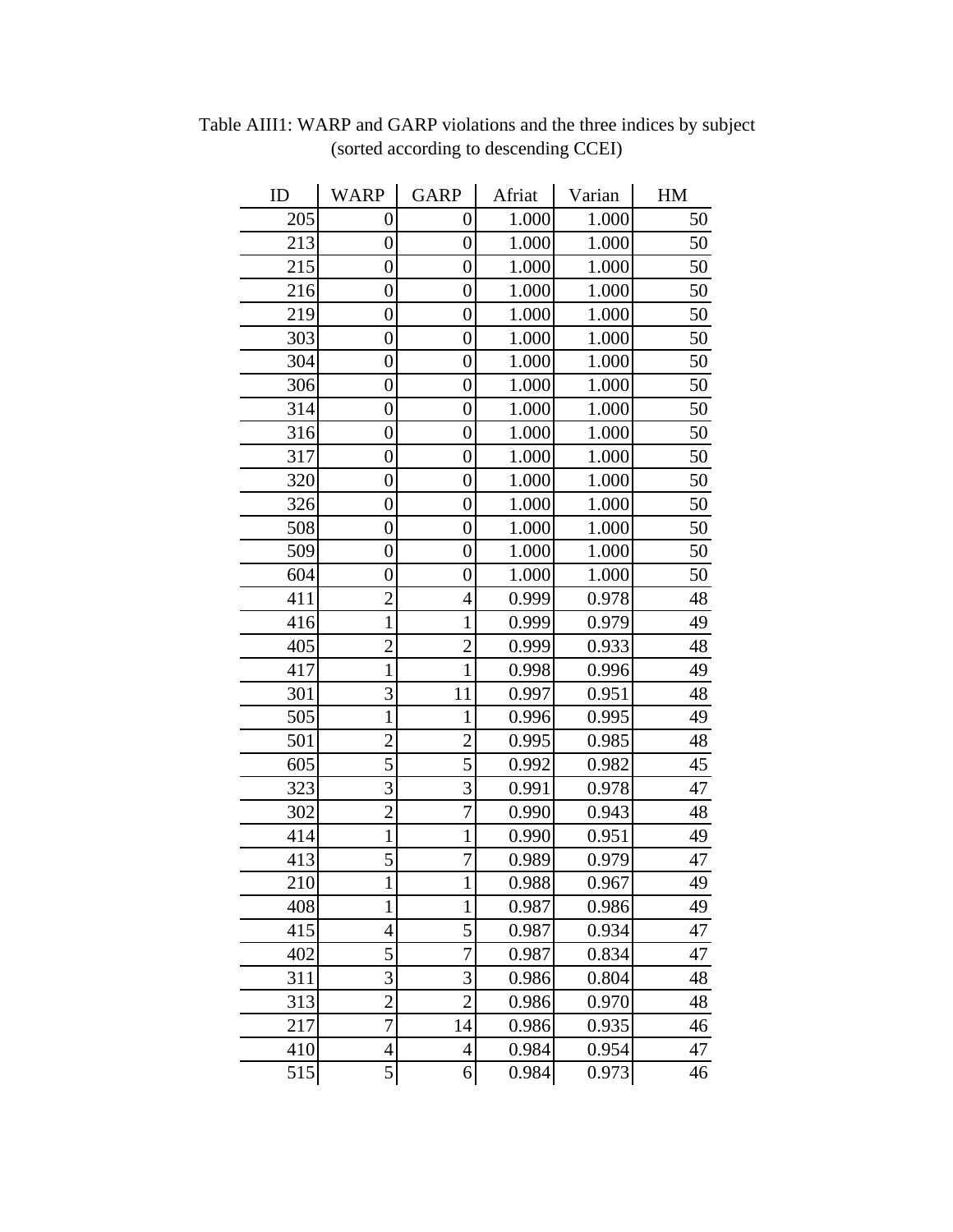| ID  | <b>WARP</b>    | <b>GARP</b>    | Afriat | Varian | HM |
|-----|----------------|----------------|--------|--------|----|
| 407 | 3              | 3              | 0.984  | 0.972  | 48 |
| 503 | $\overline{2}$ | 5              | 0.982  | 0.961  | 49 |
| 512 | 8              | 8              | 0.982  | 0.960  | 43 |
| 207 | 3              | 15             | 0.981  | 0.941  | 47 |
| 601 | $\mathbf{1}$   | 1              | 0.981  | 0.981  | 49 |
| 516 | $\overline{4}$ | $\overline{4}$ | 0.981  | 0.975  | 46 |
| 520 | 8              | 9              | 0.979  | 0.907  | 46 |
| 412 | 7              | 12             | 0.976  | 0.928  | 46 |
| 514 | $\overline{2}$ | 3              | 0.975  | 0.952  | 49 |
| 204 | $\overline{4}$ | 10             | 0.973  | 0.970  | 47 |
| 318 | $\overline{4}$ | 6              | 0.972  | 0.809  | 48 |
| 502 | 5              | 17             | 0.971  | 0.880  | 47 |
| 609 | 3              | 5              | 0.969  | 0.880  | 47 |
| 202 | 6              | 12             | 0.968  | 0.944  | 46 |
| 203 | $\overline{4}$ | 14             | 0.966  | 0.946  | 48 |
| 319 | 3              | 20             | 0.966  | 0.727  | 48 |
| 327 | $\overline{2}$ | 5              | 0.965  | 0.915  | 49 |
| 519 | $\overline{4}$ | 5              | 0.963  | 0.944  | 47 |
| 315 | 10             | 33             | 0.959  | 0.795  | 45 |
| 312 | $\overline{4}$ | 13             | 0.957  | 0.952  | 47 |
| 513 | 10             | 37             | 0.957  | 0.822  | 45 |
| 309 | 4              | 17             | 0.952  | 0.890  | 48 |
| 218 | 5              | 10             | 0.951  | 0.907  | 48 |
| 214 | 8              | 21             | 0.949  | 0.916  | 45 |
| 206 | 9              | 147            | 0.948  | 0.855  | 47 |
| 602 | 6              | 11             | 0.947  | 0.861  | 45 |
| 510 | 8              | 13             | 0.946  | 0.914  | 45 |
| 409 | 6              | 15             | 0.943  | 0.935  | 46 |
| 208 | 8              | 14             | 0.942  | 0.912  | 45 |
| 308 | $\overline{2}$ | 6              | 0.938  | 0.930  | 49 |
| 511 | 16             | 231            | 0.936  | 0.472  | 42 |
| 507 | 16             | 39             | 0.929  | 0.843  | 44 |
| 209 | 15             | 94             | 0.929  | 0.825  | 46 |
| 307 | 5              | 12             | 0.916  | 0.914  | 46 |
| 403 | 8              | 27             | 0.916  | 0.724  | 46 |
| 404 | 26             | 117            | 0.915  | 0.729  | 42 |
| 517 | 13             | 32             | 0.911  | 0.845  | 43 |
| 322 | 8              | 96             | 0.905  | 0.768  | 47 |
| 506 | 5              | 294            | 0.892  | 0.568  | 48 |
| 401 | $\overline{3}$ | 3              | 0.874  | 0.838  | 49 |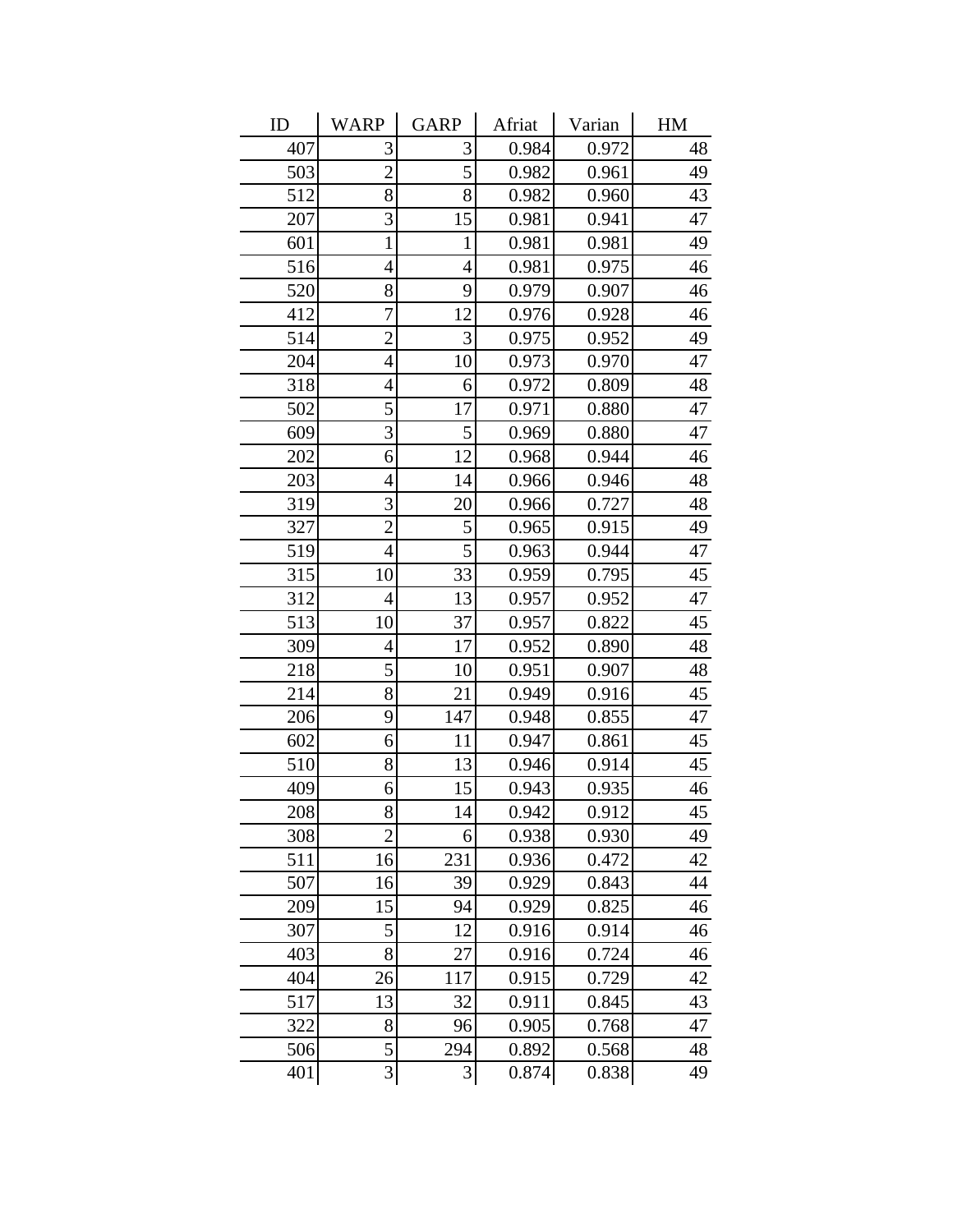| ID  | WARP | <b>GARP</b> | Afriat | Varian | HM |
|-----|------|-------------|--------|--------|----|
| 607 | 37   | 179         | 0.870  | 0.712  | 37 |
| 212 | 5    | 111         | 0.866  | 0.697  | 47 |
| 305 | 17   | 182         | 0.852  | 0.695  | 45 |
| 608 | 23   | 549         | 0.847  | 0.570  | 29 |
| 324 | 18   | 453         | 0.840  | 0.657  | 29 |
| 606 | 18   | 241         | 0.839  | 0.470  | 44 |
| 518 | 26   | 121         | 0.816  | 0.732  | 43 |
| 201 | 16   | 147         | 0.797  | 0.526  | 42 |
| 321 | 27   | 375         | 0.757  | 0.356  | 44 |
| 325 | 27   | 702         | 0.739  | 0.398  | 32 |
| 328 | 21   | 559         | 0.705  | 0.401  | 33 |
| 504 | 29   | 794         | 0.697  | 0.355  | 33 |
| 310 | 22   | 241         | 0.690  | 0.366  | 43 |
| 603 | 12   | 322         | 0.686  | 0.229  | 47 |
| 406 | 39   | 881         | 0.653  | 0.225  | 30 |
| 211 | 83   | 669         | 0.611  | 0.361  | 34 |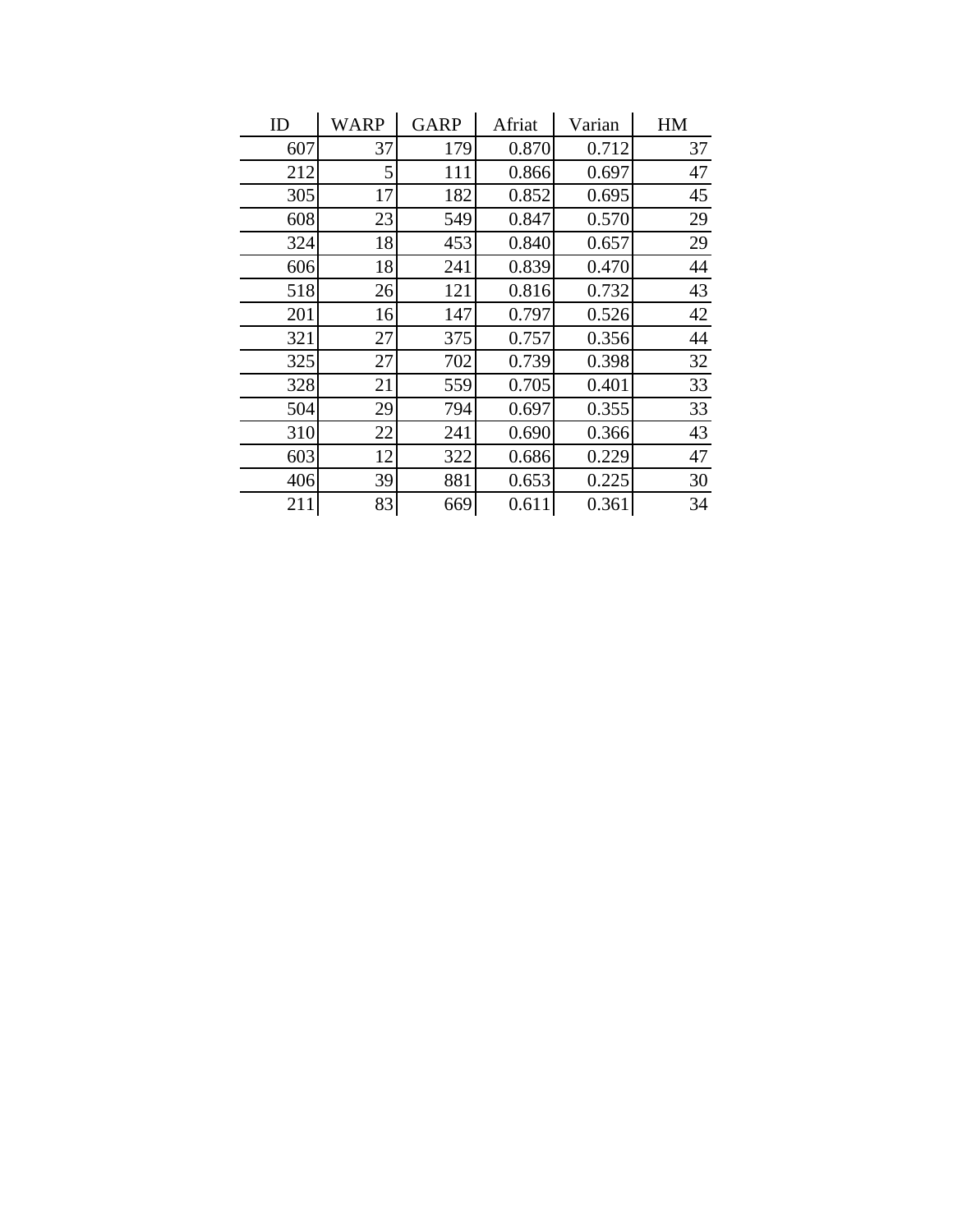

Figure AIII1: The distributions of GARP violations Varian (1991)